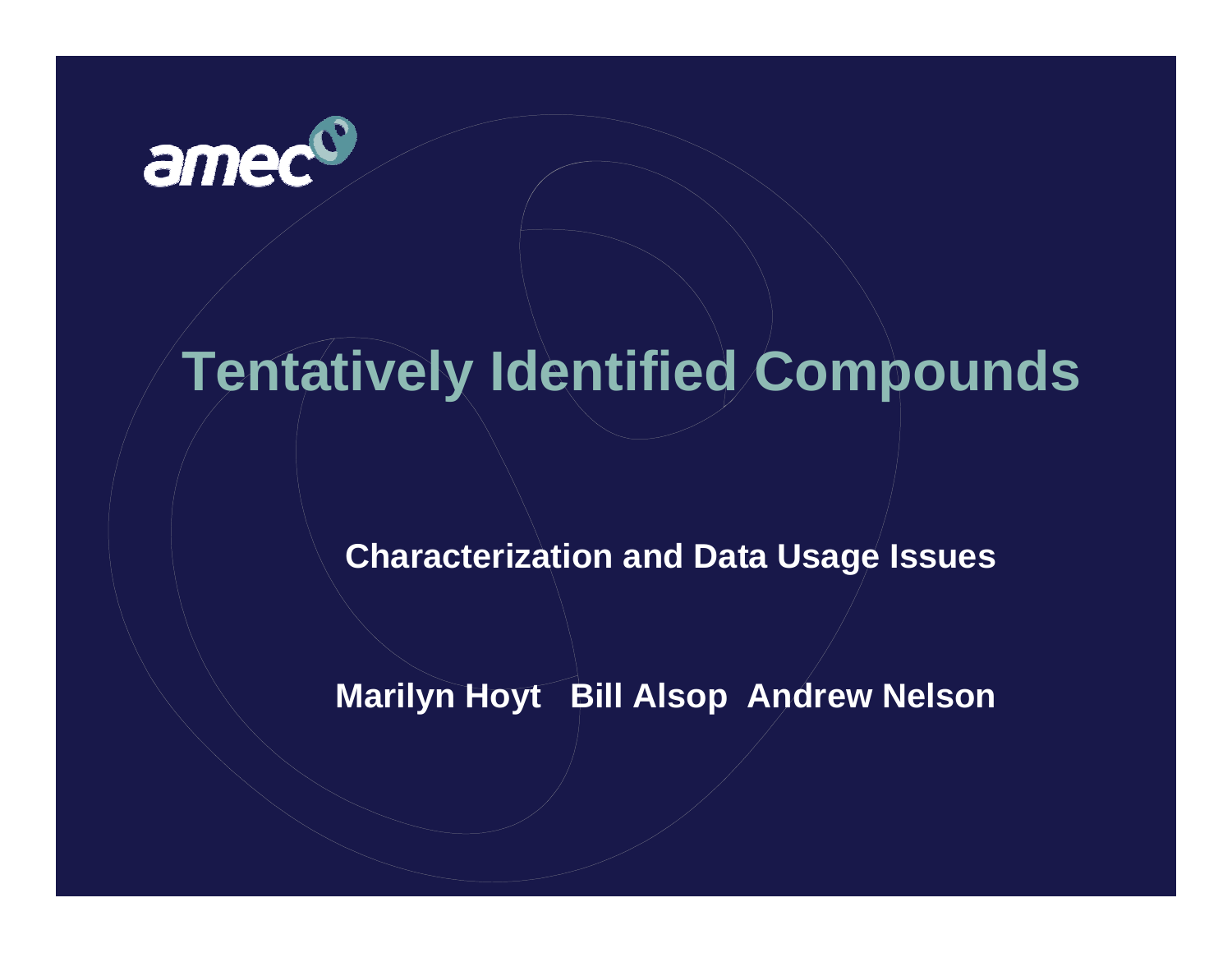#### **Tentatively Identified Chemicals Tentatively Identified Chemicals** amed **(TICs) (TICs)**

- • Non-target chemicals detected during analyses for Non-target chemicals detected during analyses for volatile and semivolatile organics by GC/MS volatile and semivolatile organics by GC/MS •
- • Tentatively identified by forward computer search Tentatively identified by forward computer search against NIST library (75,000-147,000 compounds) against NIST library (75,000-147,000 compounds) •
- $\bullet$ Reported with "Quality" factor for match Reported with "Quality" factor for match
- • May be reported as specific chemical or member of May be reported as specific chemical or member of chemical family chemical family**•**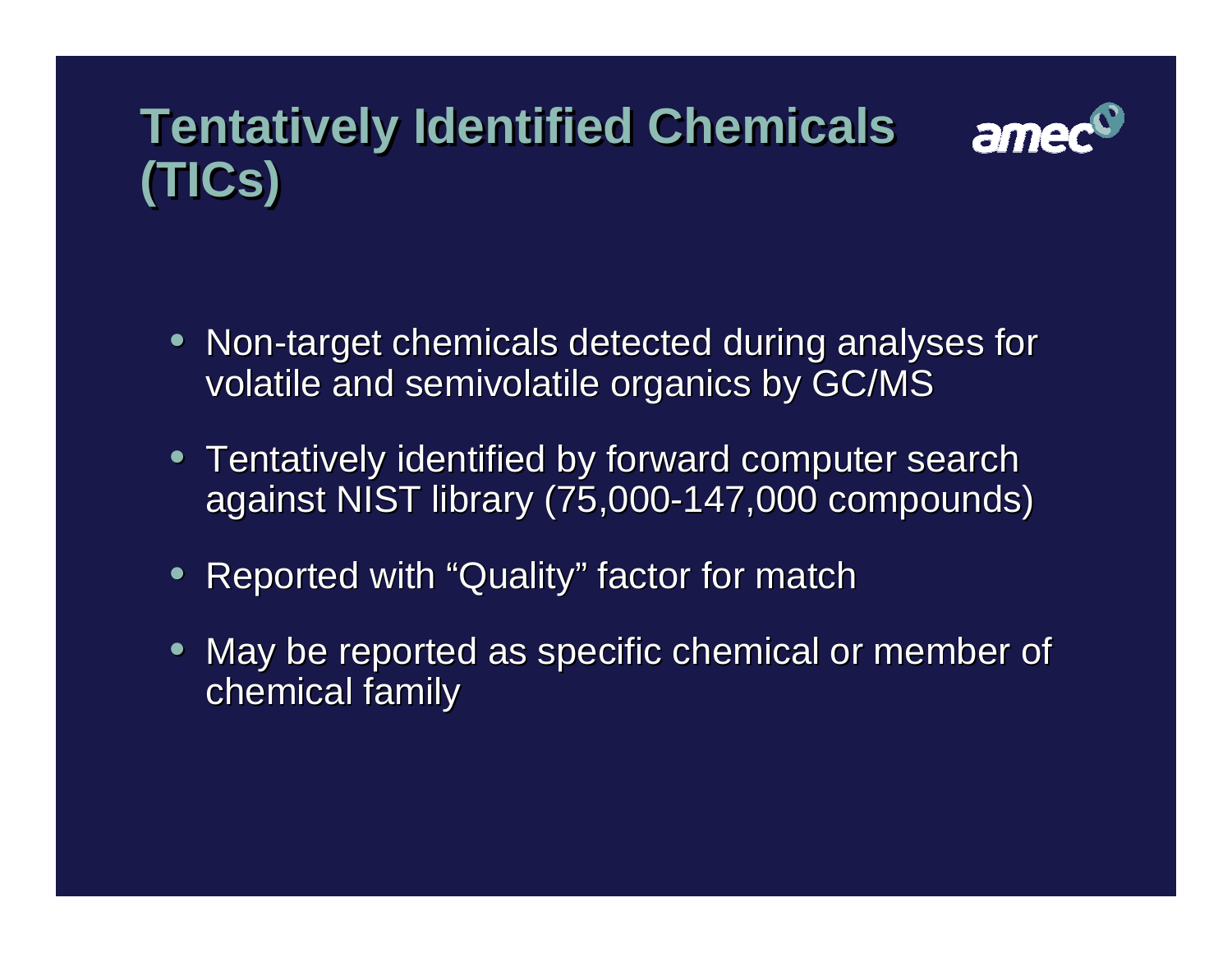



ameco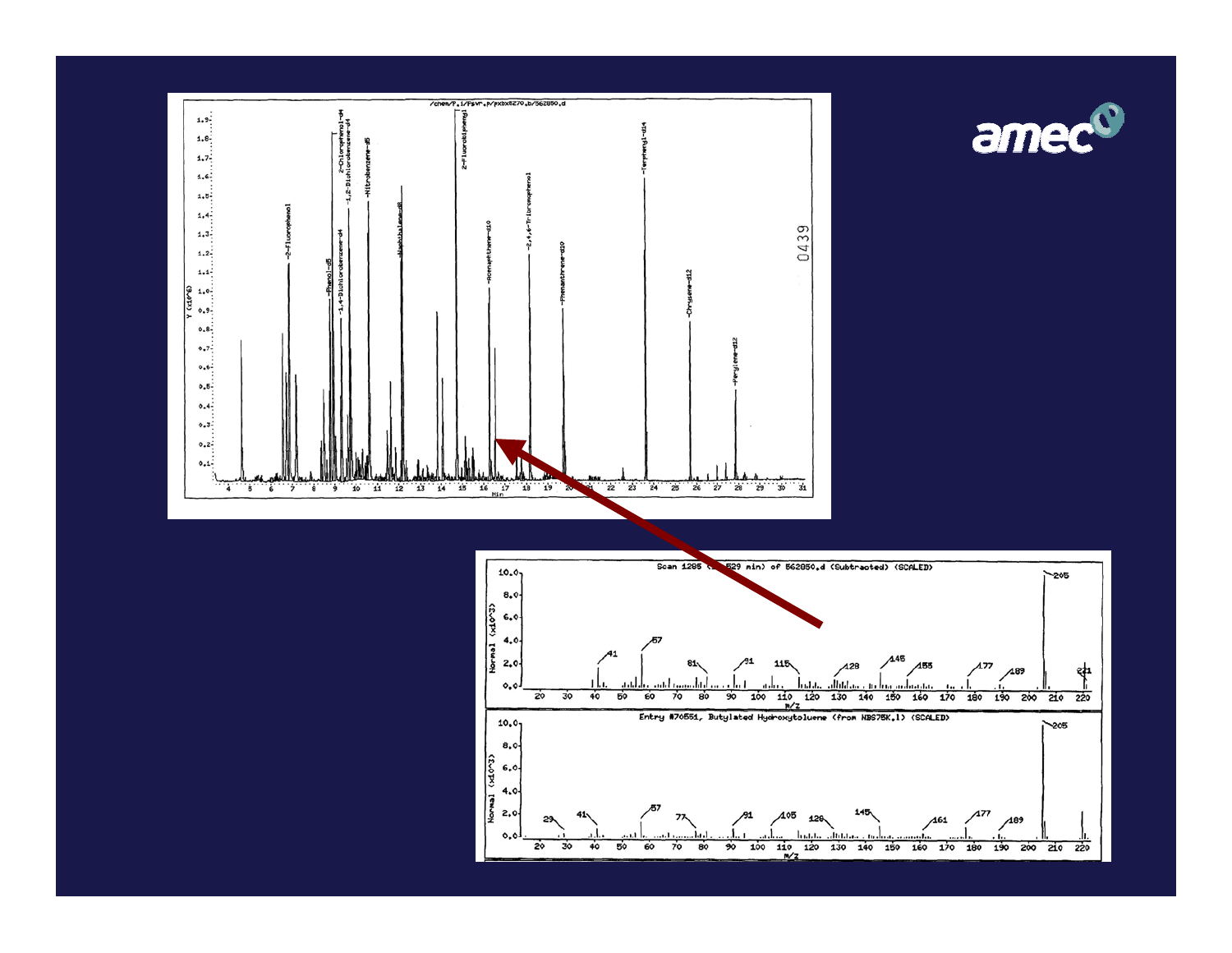

# **Laboratory Responsibilities Laboratory Responsibilities**

- Conduct computer search against library spectra Conduct computer search against library spectra
- $\bullet$ Review results, select best match to report Review results, select best match to report
- $\bullet$ Estimate concentrations Estimate concentrations
- $\bullet$ Flag TICs if in blank Flag TICs if in blank

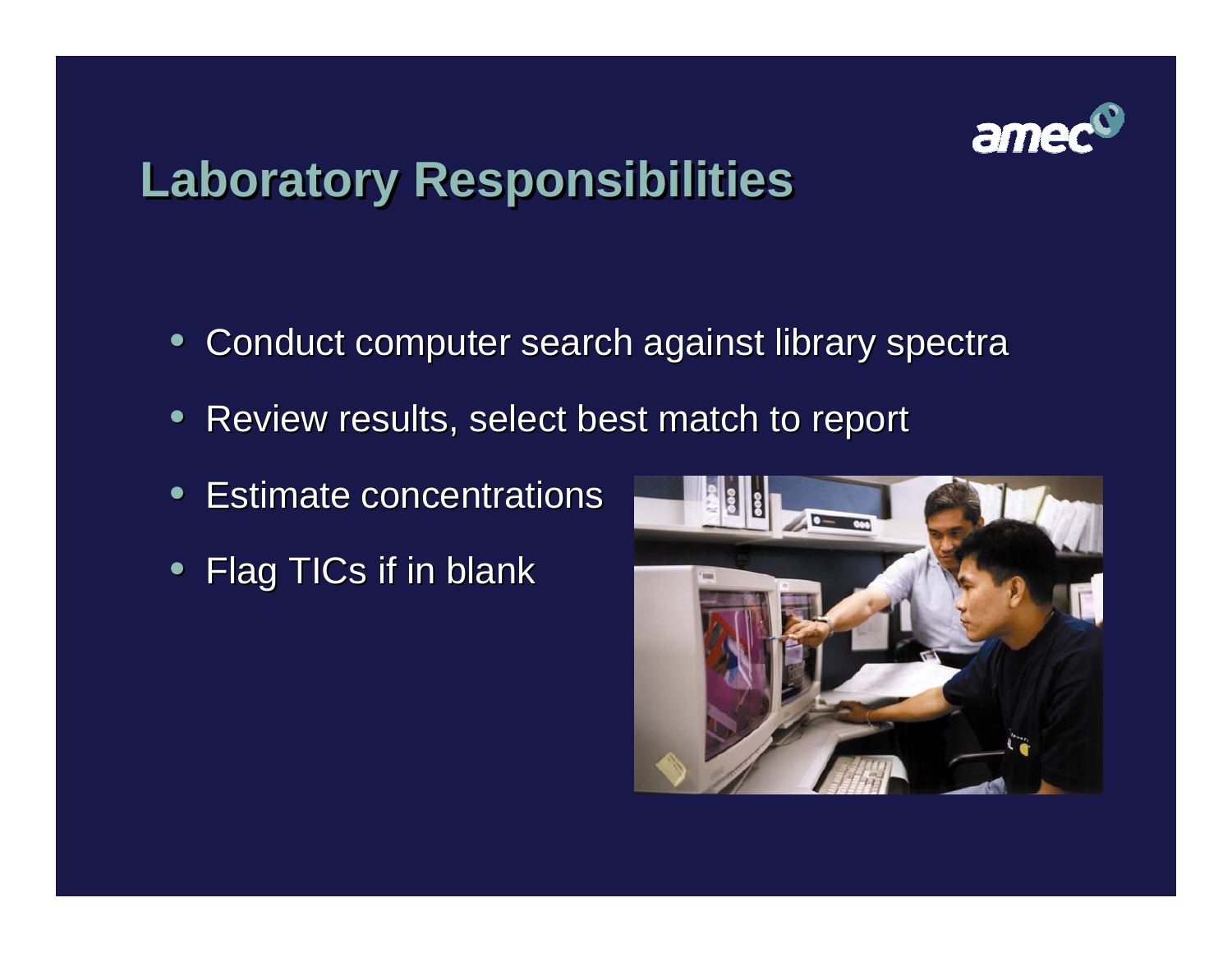# **Program Responsibilities Program Responsibilities**

- $\bullet$ No clear guidance for TIC data usage No clear guidance for TIC data usage
- • Need to determine possible importance Need to determine possible importance **•** 
	- ° Artifact from sampling or analysis? ° Artifact from sampling or analysis?
	- ° Background? Background?  $\mathbf o$
	- ° Natural product? ° Natural product?
	- ° Previously unrecognized contaminant at site? ° Previously unrecognized contaminant at site?
	- ° Related to known compounds of interest? Related to known compounds of interest?  $\mathbf o$
- $\bullet$ • Decide how to use information



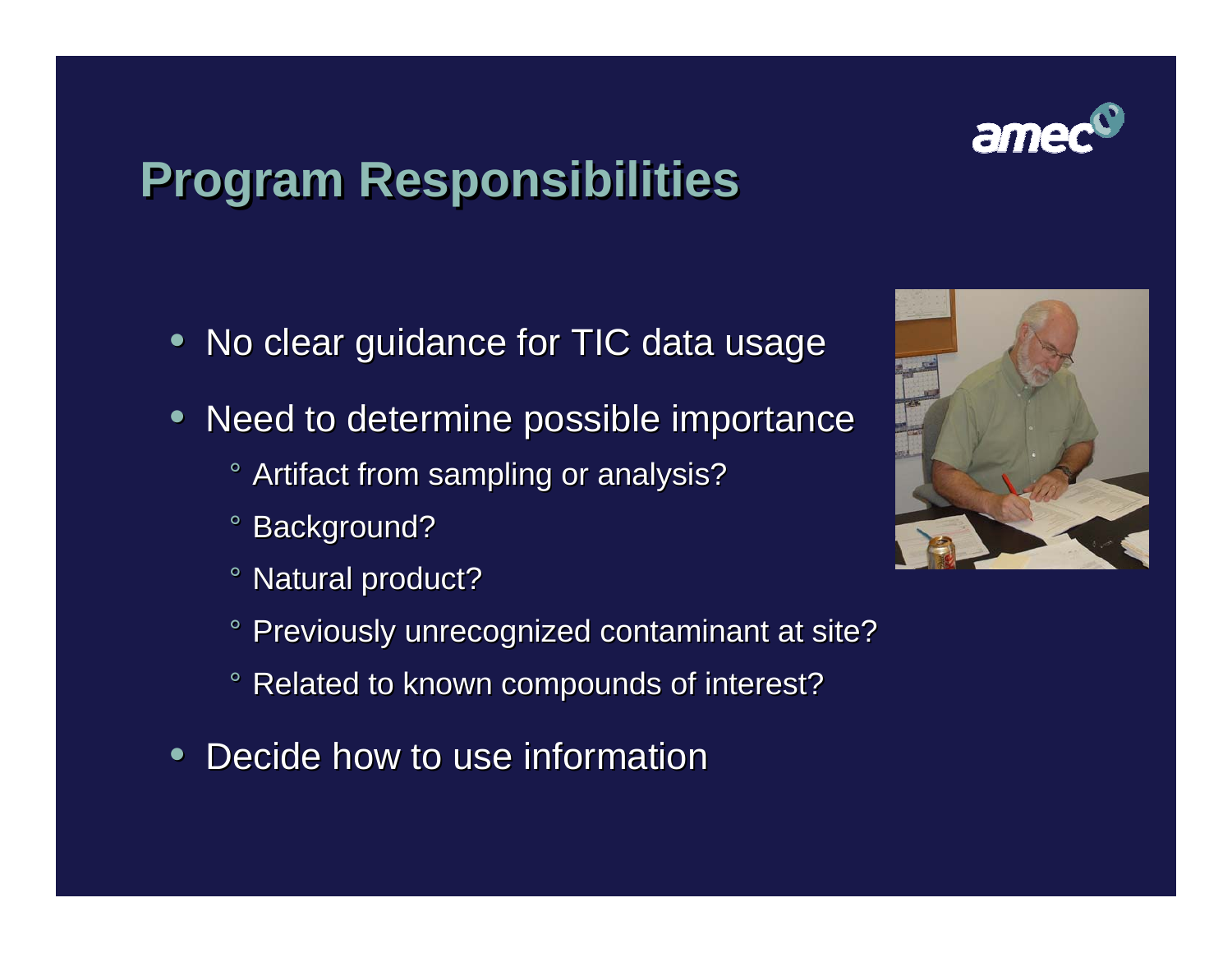

#### **Case Study – Eastern US Site Case Study – Eastern US Site**

- • Military training range Military training range **•**
- Sole source aquifer Sole source aquifer
- •• Basic CLP list for VOC and SVOC **•**
- $\bullet$  $\bullet$  Additional target organics selected after review of potential chemicals released from training activities • Additional target organics selected after review of potential chemicals released from training activities
	- ° Explosives and explosive degradation ° Explosives and explosive degradation products products
	- ° Propellants ° Propellants
	- ° Ordnance fillers, additives ° Ordnance fillers, additives
	- ° Smokes, dyes ° Smokes, dyes

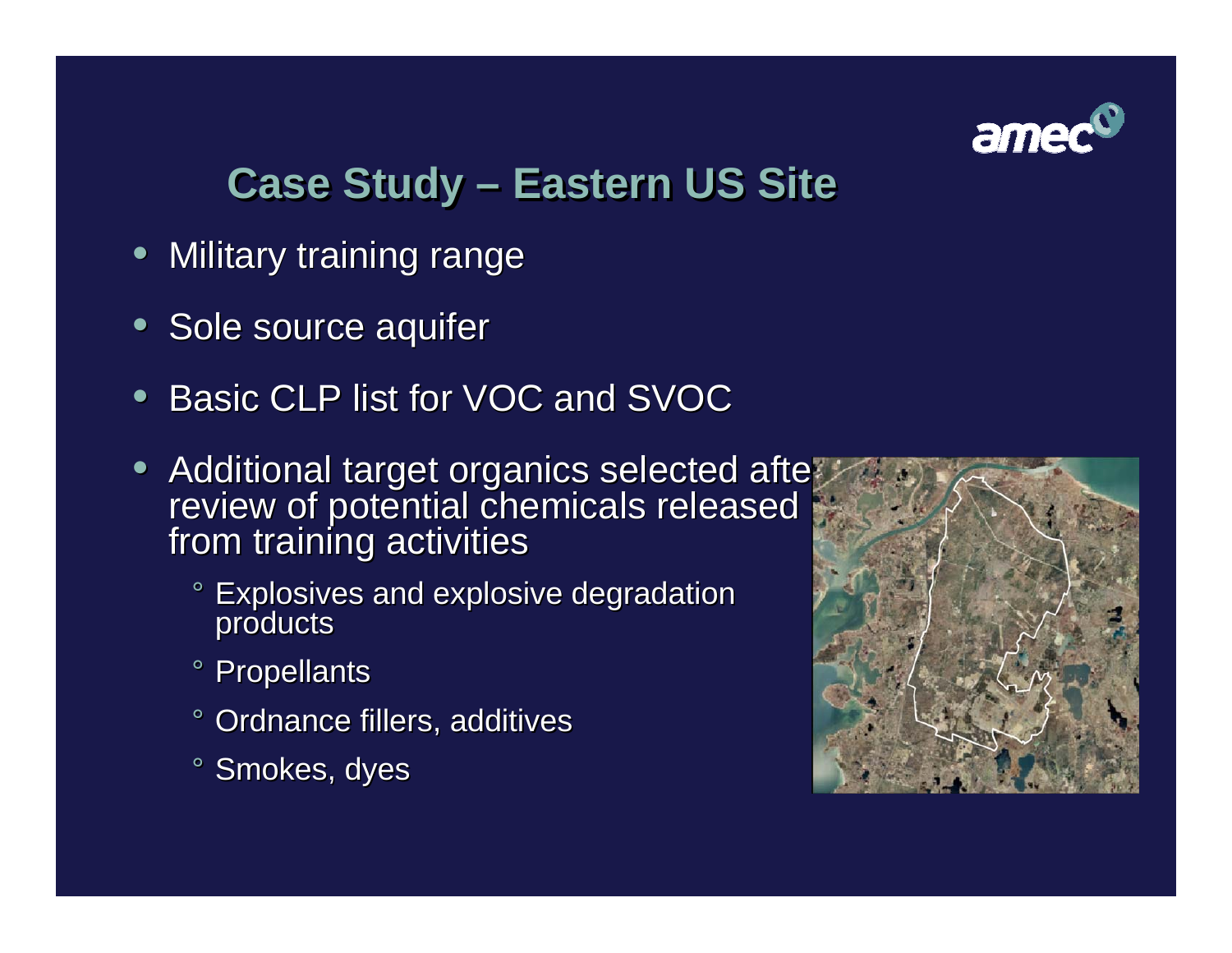

### **Site TICs Site TICs**

- 3,600 Groundwater samples 4,700 TIC detections • 3,600 Groundwater samples 4,700 TIC detections
- 7,700 Soil samples, 106,000 TIC detections • 7,700 Soil samples, 106,000 TIC detections
- Over 600 different Over 600 different chemicals reported more chemicals reported more than once
- Many intimidating long Many intimidating long chemical names
- Agency and public concern Agency and public concern for the unknown – potential for the unknown – potential toxicity toxicity

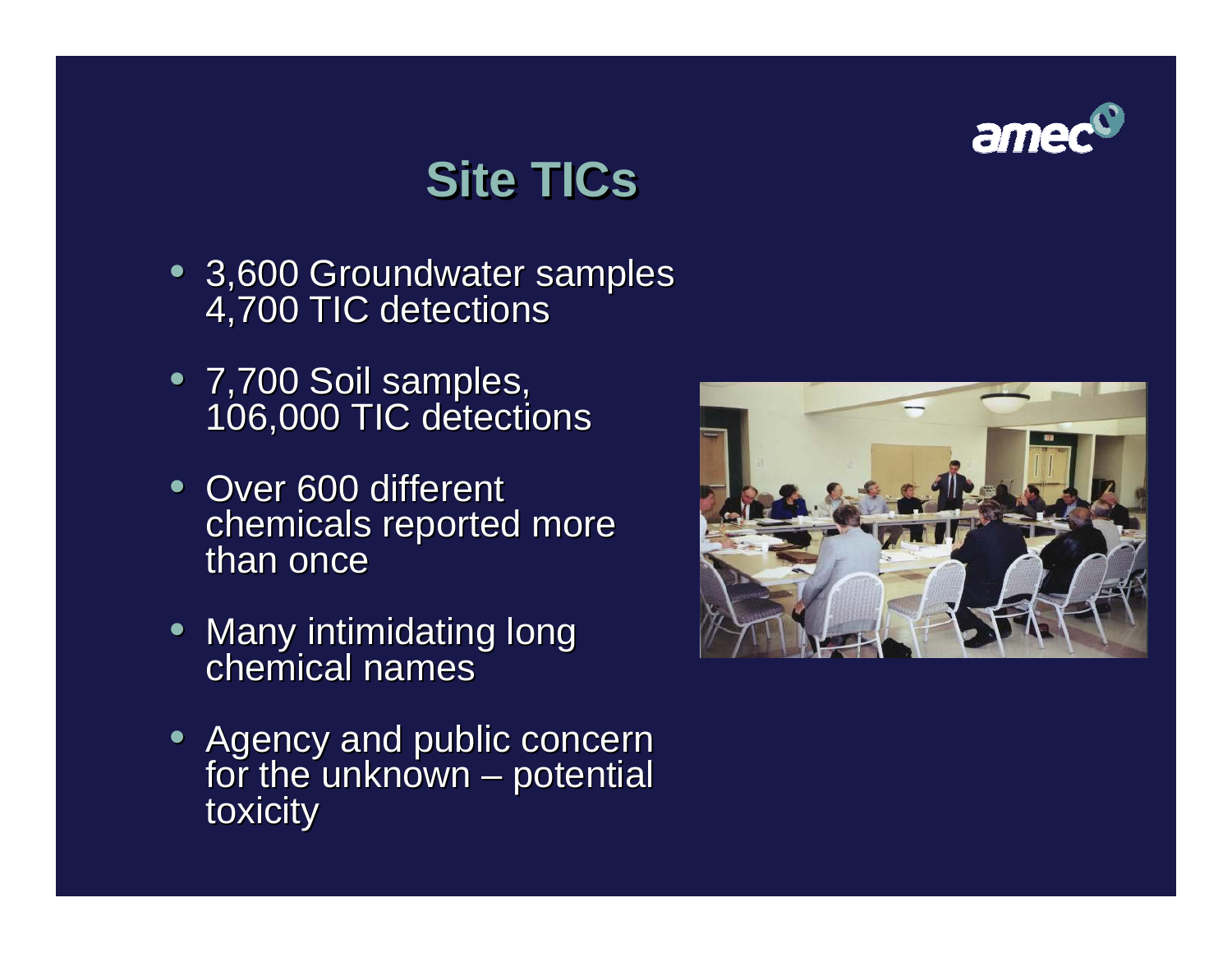#### **TIC Evaluation-InformationTIC Evaluation-Information NeedsNeeds**



- $\bullet$ Common name Common name
- Possible relationship to training activities Possible relationship to training activities
- $\bullet$ • Common uses/sources
- Potential toxicity Potential toxicity
- $\bullet$ Fate and transport – potential groundwater threat? Fate and transport – potential groundwater threat?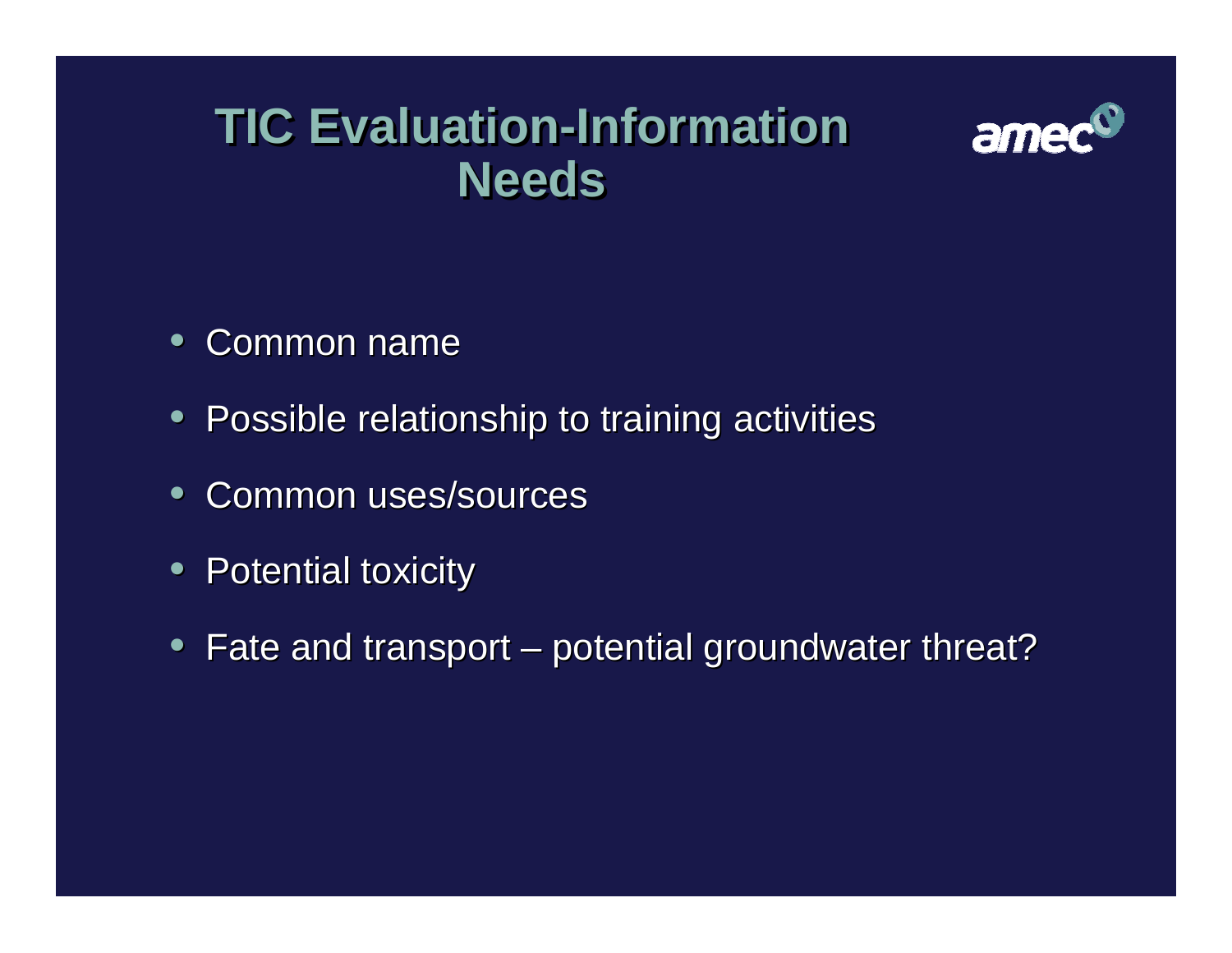

#### **Information Sources Information Sources**

- Merck Index
- $\bullet$  TOXNET -HSDB
- $\bullet$  Encyclopedia of Explosives, Encyclopedia of Explosives, US Army R&D Command US Army R&D Command
- $\bullet$ Google Google
- US Patent Database
- $\bullet$ • Literature search
	- ° Medline° Medline
	- ° ACS journals ° ACS journals

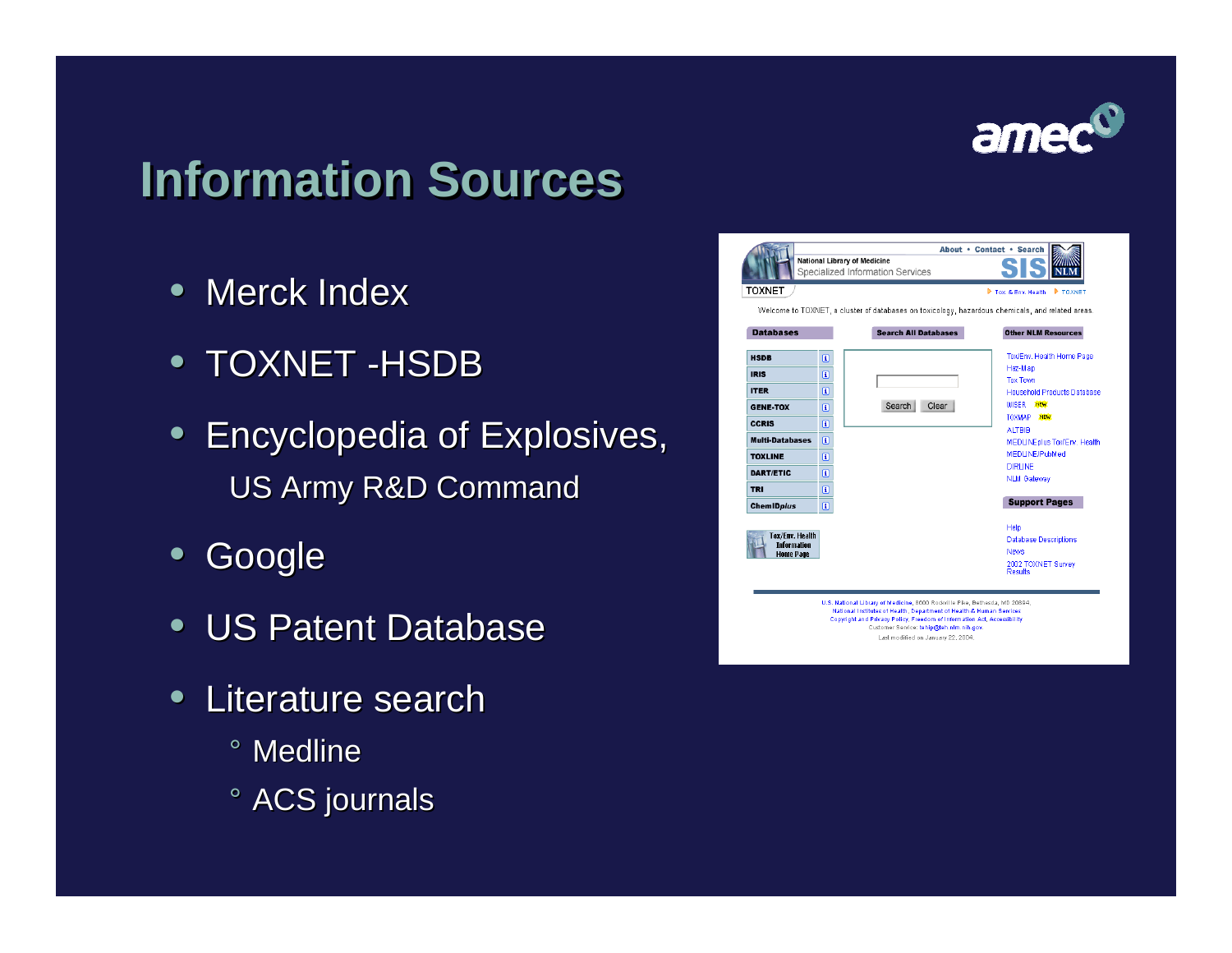### **TIC Categories at Training TIC Categories at Training Range Range**



- Possible sources
	- ° Munitions-related° Munitions-related
	- ° Common products -related to non-training site activities ° Common products -related to non-training site activities
	- ° Aliphatic hydrocarbons petroleum fuels, natural sources ° Aliphatic hydrocarbons petroleum fuels, natural sources
	- ° Polyaromatic hydrocarbons (PAH) ° Polyaromatic hydrocarbons (PAH)
	- ° Complex natural products ° Complex natural products
	- ° Artifacts° Artifacts
- Many TICs could fit into multiple categories Many TICs could fit into multiple categories
- Many TICs remain as unknowns Many TICs remain as unknowns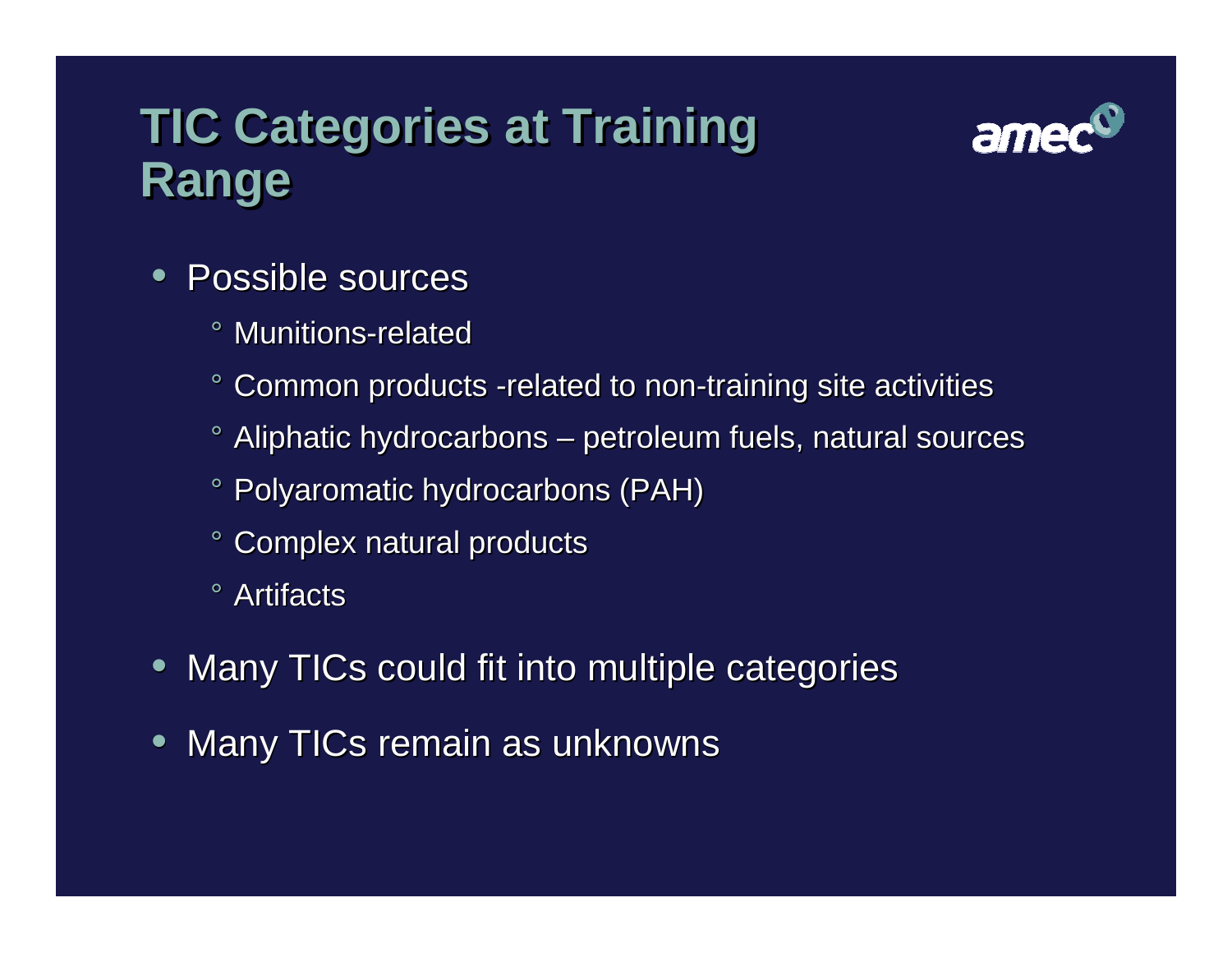#### **Distribution of TICs in Groundwater Groundwater**



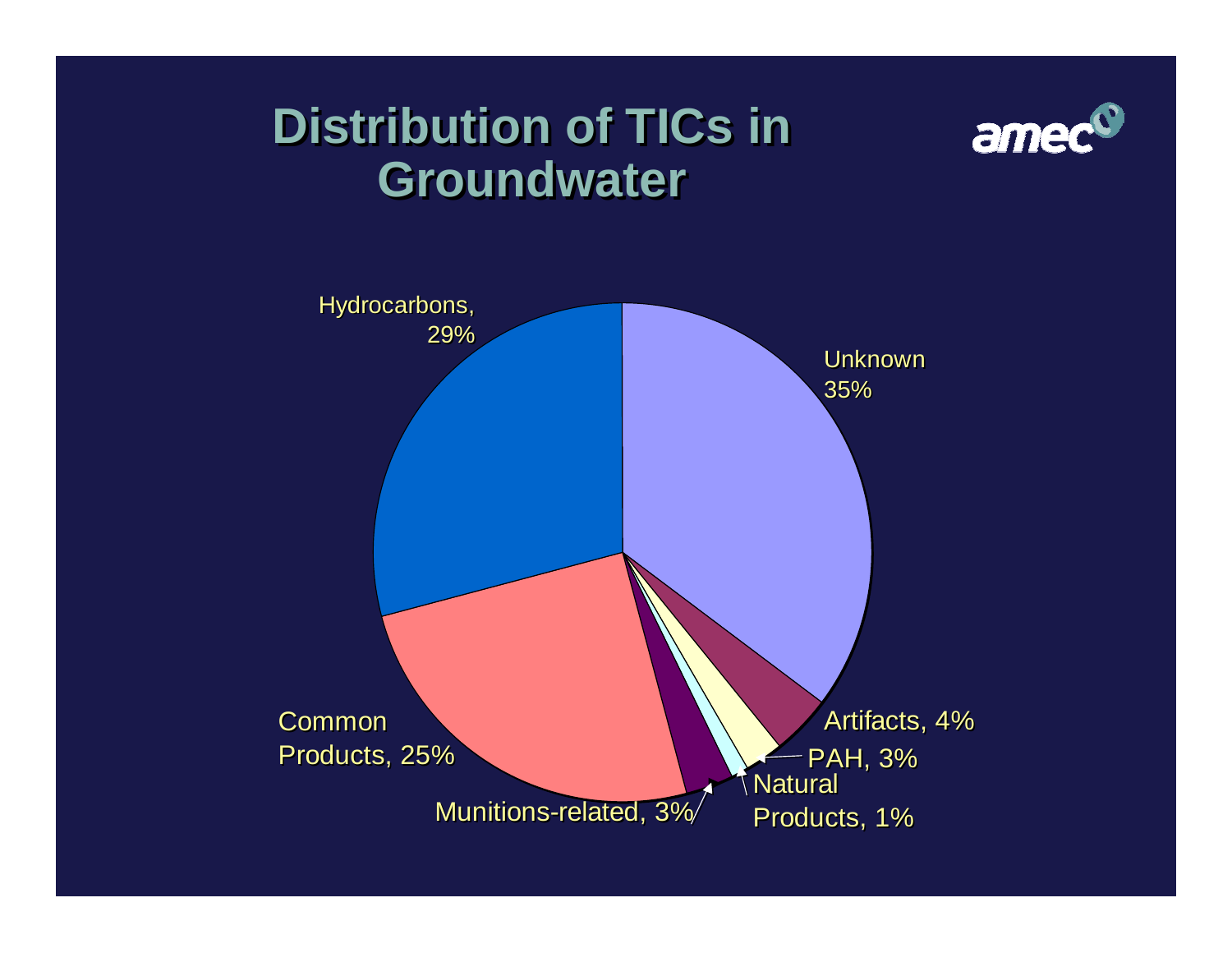

# **Distribution of TICs in Soils Distribution of TICs in Soils**

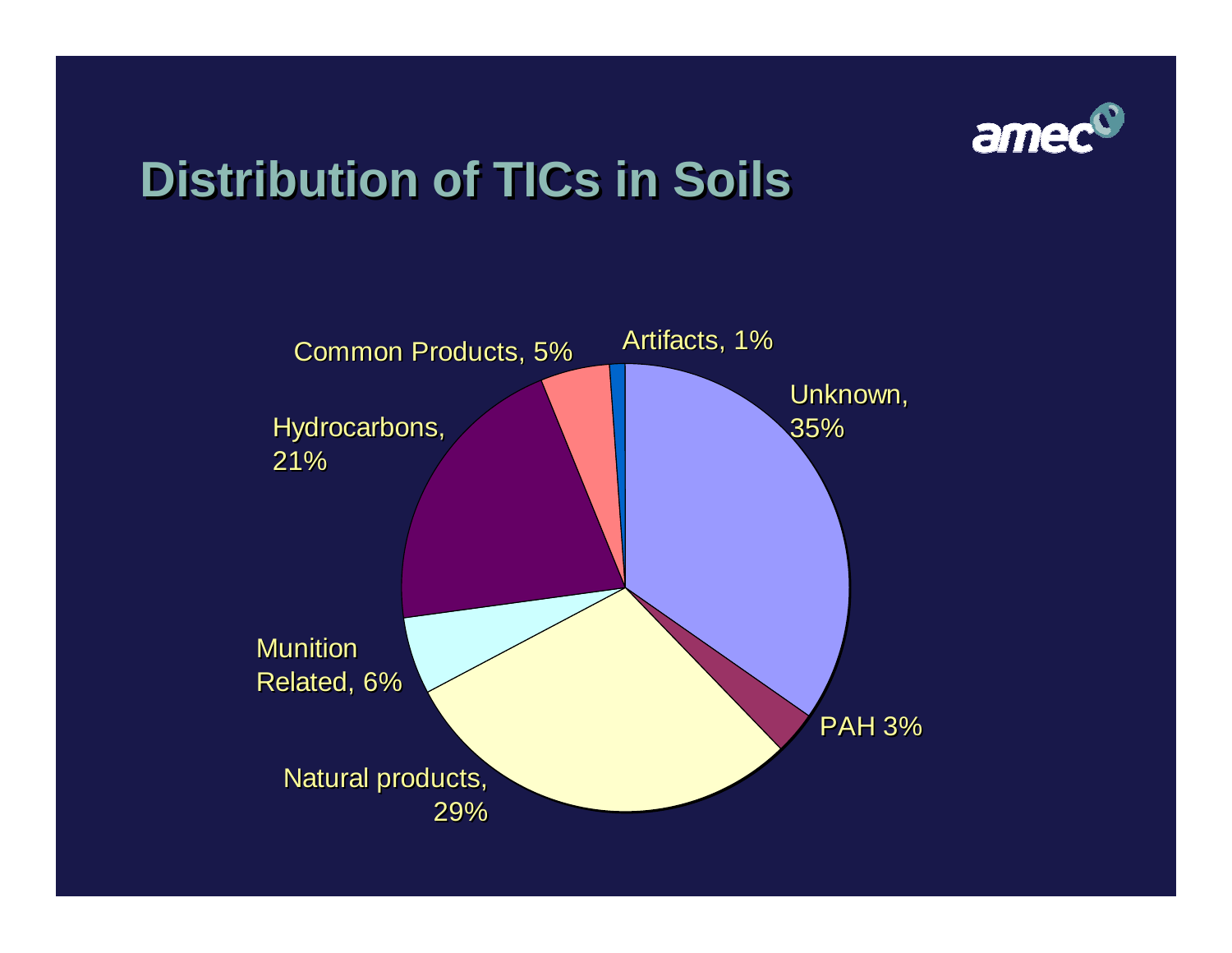### **Munition-related TICs Munition-related TICs**



3% of TICs in groundwater, 6% in soils 3% of TICs in groundwater, 6% in soils

- ° Explosives TNT, RDX; biodegradation ° Explosives TNT, RDX; biodegradation products products
	- – All reported are current target analytes for explosives method explosives method  $\mathcal{L}_{\mathcal{A}}$  , and the set of the set of the set of the set of the set of the set of the set of the set of the set of the set of the set of the set of the set of the set of the set of the set of the set of the set of th All reported are current target analytes for
- ° Plasticizers, stabilizers, soaps, waxes ° Plasticizers, stabilizers, soaps, waxes
	- Phthalates
	- – Soaps  $\mathcal{L}_{\mathcal{A}}$  , and the set of the set of the set of the set of the set of the set of the set of the set of the set of the set of the set of the set of the set of the set of the set of the set of the set of the set of th – Soaps
	- –– Polychlorinated naphthalenes Polychlorinated naphthalenes
	- –– Phosphate esters – Phosphate esters
	- –– Hydrocarbon waxes – Hydrocarbon waxes



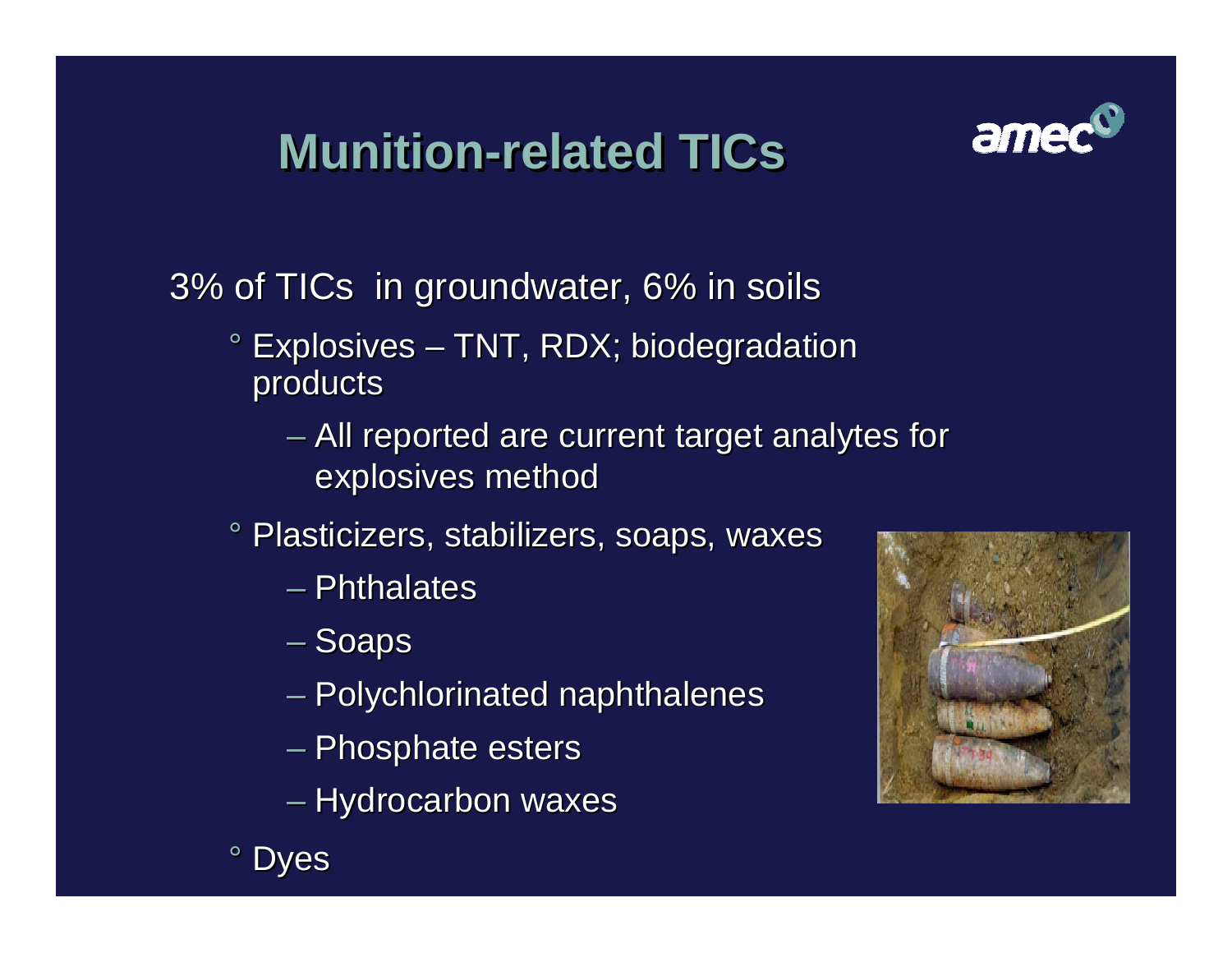### **Common Product Chemicals Common Product Chemicals**

- $\bullet$ 25% of groundwater TICs; 5% soil TICs 25% of groundwater TICs; 5% soil TICs
- $\bullet$ • Pesticides
- $\bullet$ Ethylene glycols - antifreeze Ethylene glycols - antifreeze
- $\bullet$ Detergents Detergents
- $\bullet$ • Antioxidants
- $\bullet$ • Sunscreen
- $\bullet$ • Pharmaceuticals
- $\bullet$ • Common solvents
- $\bullet$ Several also found in USGS survey of surface waters Several also found in USGS survey of surface waters





Keep the Bugs Away with



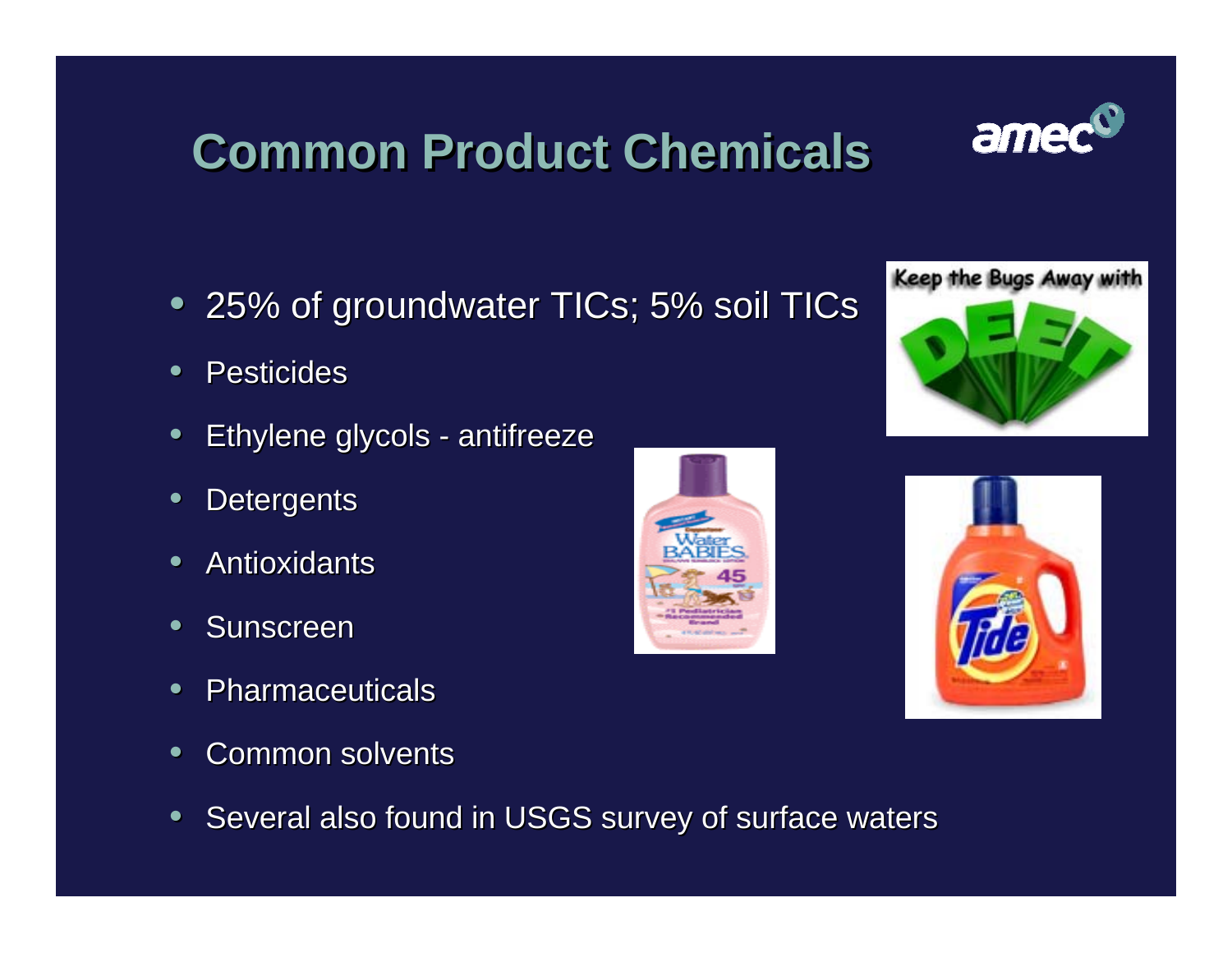#### **Common Product Chemical Common Product Chemical Examples Examples**



- $\bullet$ Diethyl toluamide = DEET insect repellant Diethyl toluamide = DEET insect repellant
- • Nonylphenol = detergent metabolite Nonylphenol = detergent metabolite **•**
- • 1,1-oxybis-2-ethoxyethane = ethylene glycol ether, 1,1-oxybis-2-ethoxyethane = ethylene glycol ether, antifreeze **•**
- • Butylated hydroxytoluene = BHT, antioxidant, food Butylated hydroxytoluene = BHT, antioxidant, food additive **•**
- $\bullet$ ● Butyl hexadecanoate = ant repellant<br>● Natural products with known comme
- • Natural products with known commercial Natural products with known commercial applications included in this category – e.g limonene applications included in this category – e.g limonene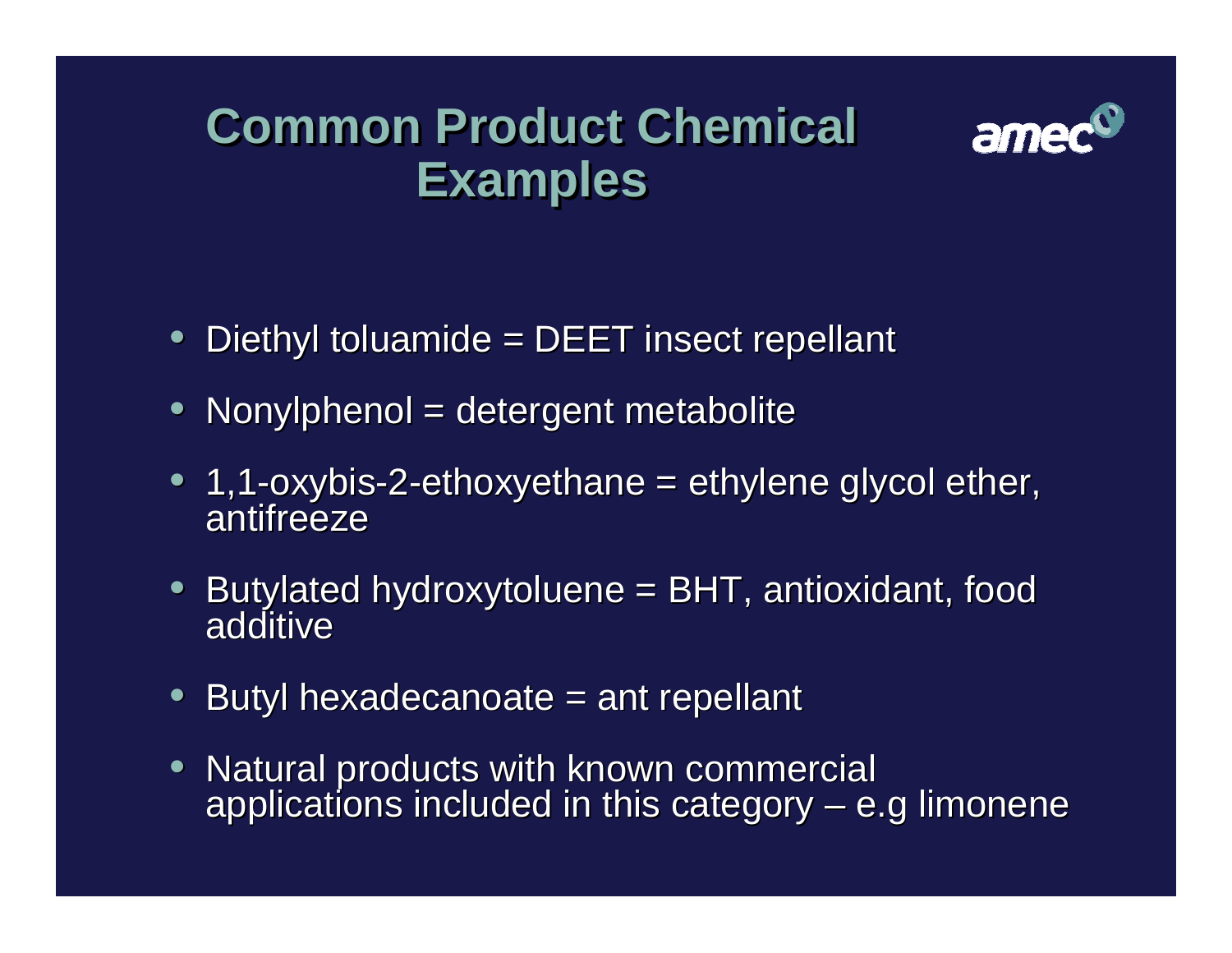# **Complex Natural Products Complex Natural Products**

- 1% of groundwater TICs, 29% of soil TICs 1% of groundwater TICs, 29% of soil TICs
- $\bullet$ Complex hydrocarbon structures Complex hydrocarbon structures
- • Terpenes Terpenes **•**
- $\bullet$ • Plant sterols
- $\bullet$ • Animal sterols
	- °° Testosterone  $\mathbf o$
	- ° Progesterone Progesterone  $\mathbf o$





#### Beta-pinene (C<sub>10</sub>H<sub>16</sub>)



**Stigmasterol** (stigmasta-5,22 dien-3ß-ol)



Testosterone ( $\mathsf{C}_{19}\mathsf{H}_{28}\mathsf{O}_2$ )

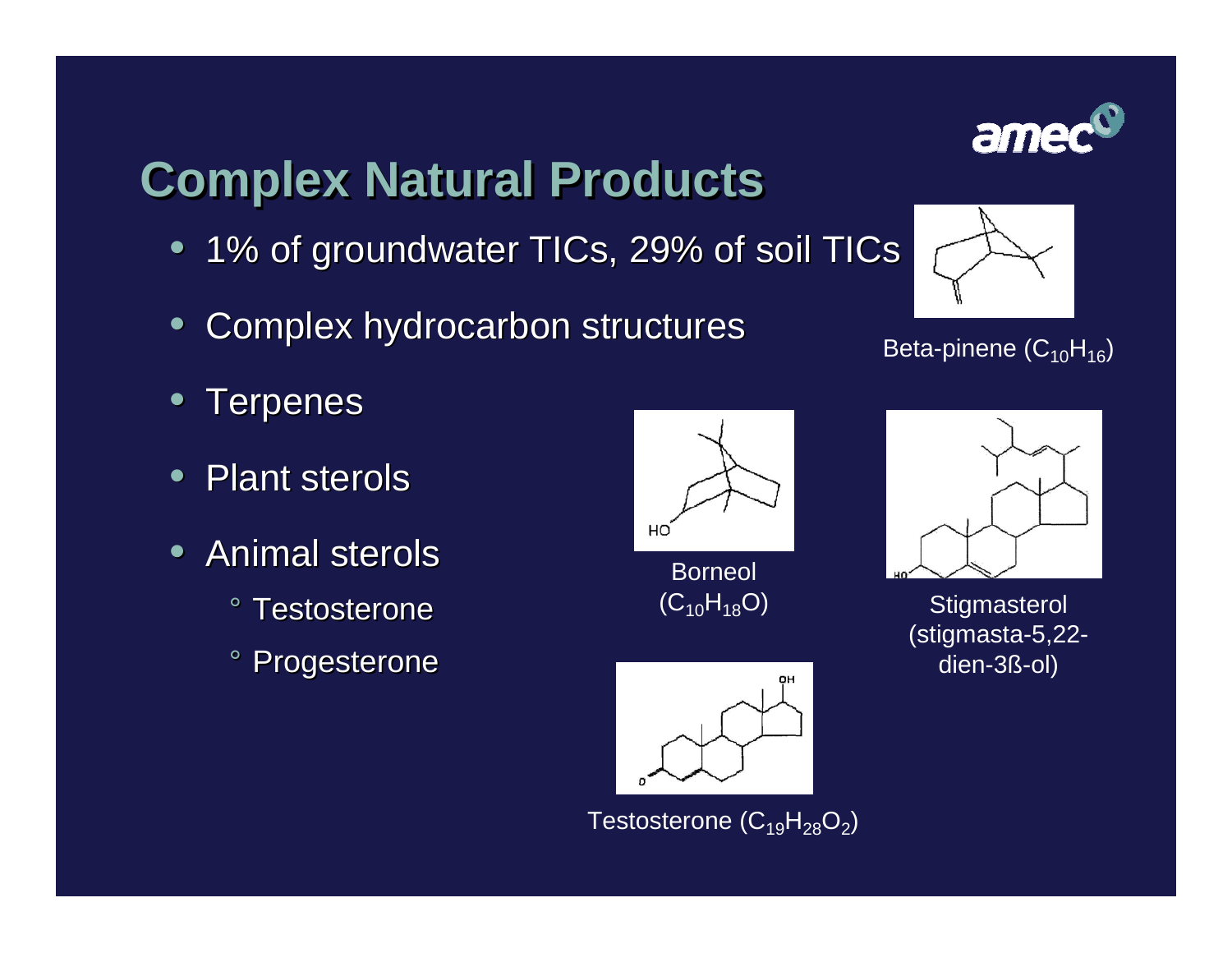# amed

### **Hydrocarbons Hydrocarbons**

- Aliphatic and aromatic Aliphatic and aromatic hydrocarbons hydrocarbons
	- ° 29% groundwater TICs, 21% soil ° 29% groundwater TICs, 21% soil TICs
	- °° Petroleum fuels, hydrocarbon Petroleum fuels, hydrocarbon solvents
	- ° Some likely natural products ° Some likely natural products

#### • PAH• PAH

- ° 3% groundwater TICs, 3% soil TICs ° 3% groundwater TICs, 3% soil TICs
- ° Petroleum° Petroleum
- ° On-site combustion° On-site combustion
- ° $\,^\circ$  Background – atmospheric deposition  $\mathbf o$



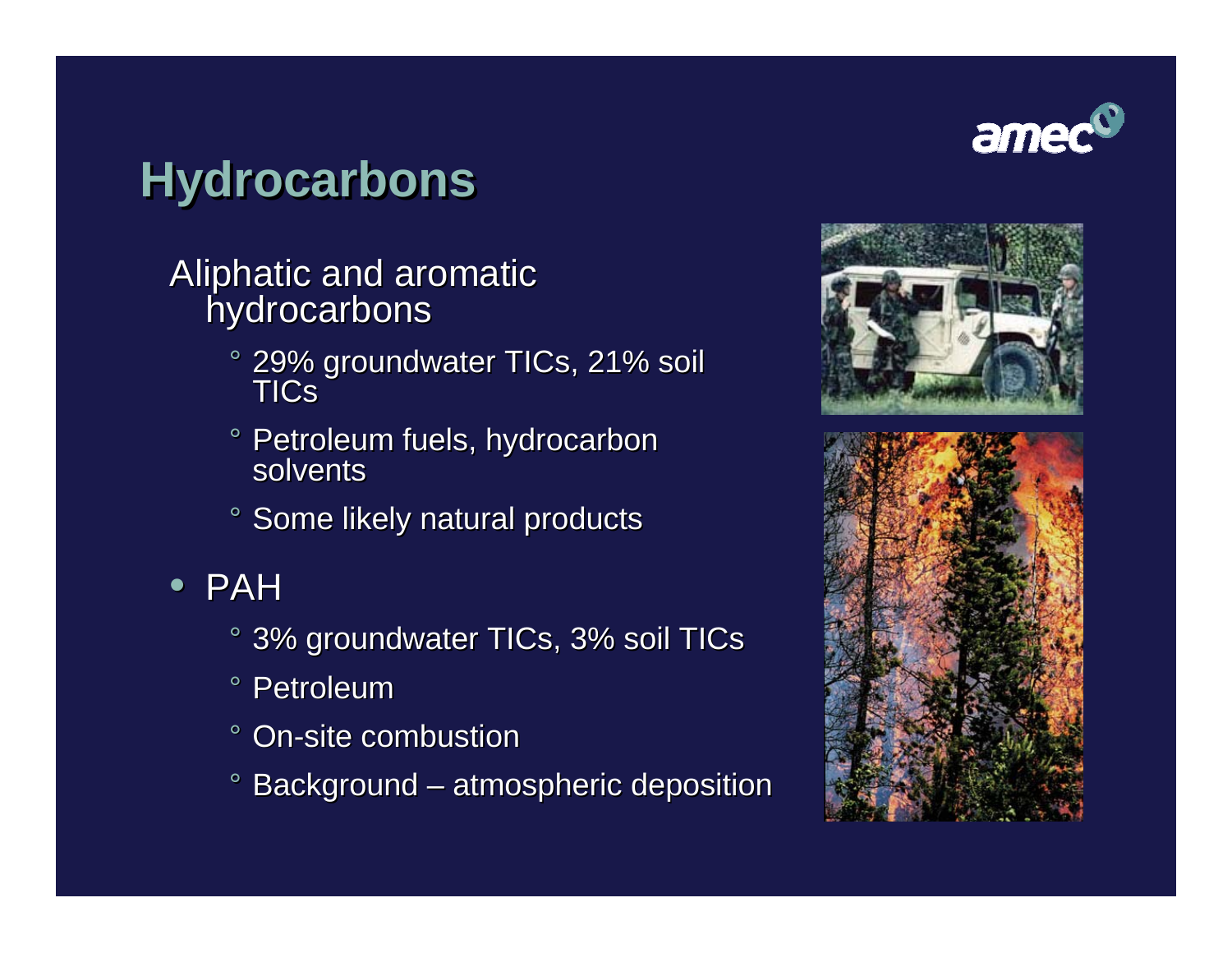

# **Program Uses of TIC Data Program Uses of TIC Data**

- • Monthly review of TICs in groundwater with source Monthly review of TICs in groundwater with source attribution **•**
- $\bullet$  Confirm target analyte results Confirm target analyte results
	- ° Many TICs are targets for other methods ° Many TICs are targets for other methods
		- – Explosives, biodegradation products in 8330 analysis analysis Explosives, biodegradation products in 8330
- Additions to target analyte lists Additions to target analyte lists
	- ° Polychlorinated naphthalenes added GC/MS/SIM ° Polychlorinated naphthalenes added GC/MS/SIM method after TIC detections
	- ° Added HPLC/MS analysis for dyes ° Added HPLC/MS analysis for dyes
	- ° Added plasticizers, propellants to SVOC list ° Added plasticizers, propellants to SVOC list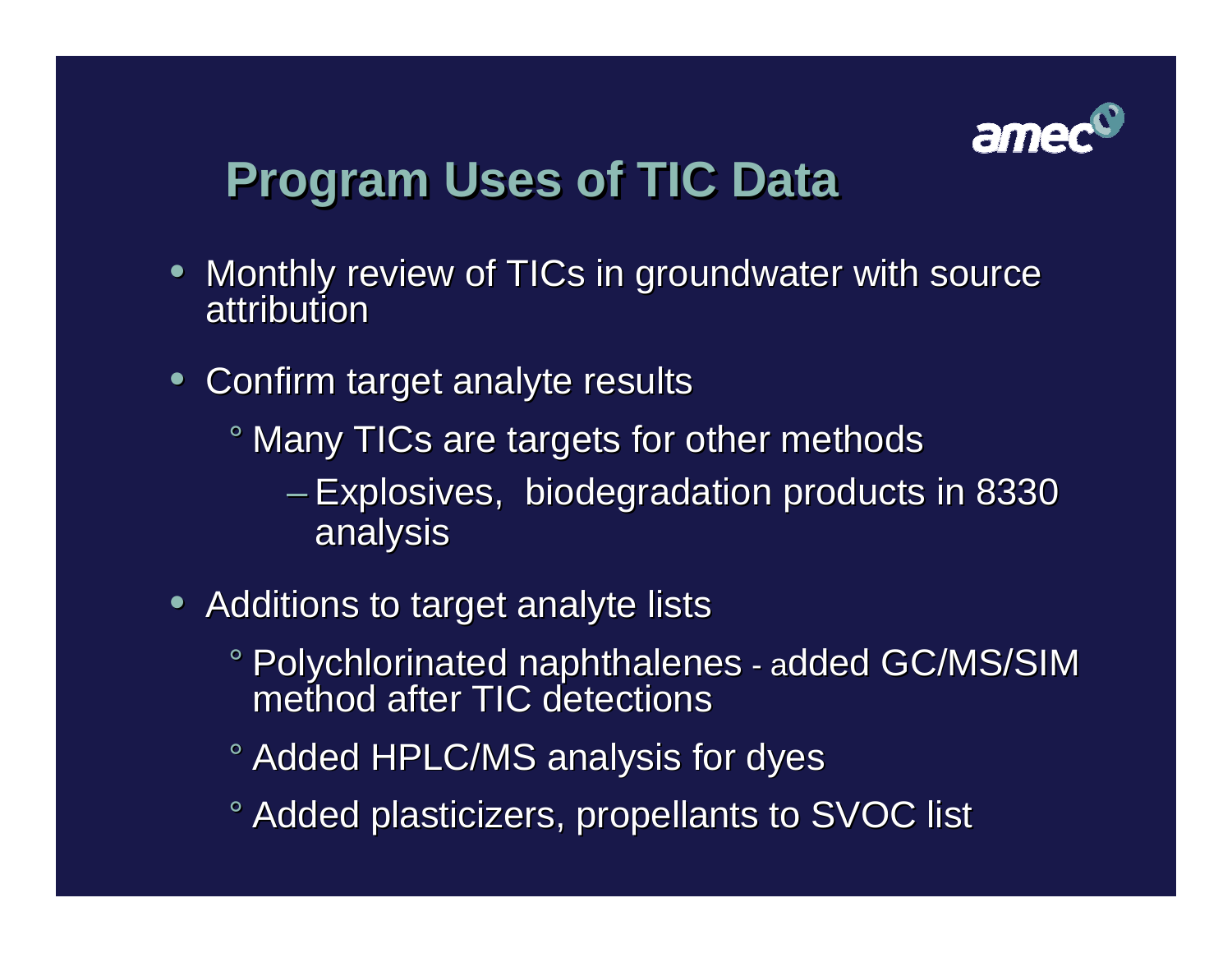

### **Risk Assessment Options Risk Assessment Options**

- $\bullet$ Determine relationship to site activities Determine relationship to site activities
- Establish % detection criterion for consideration in risk assessment risk assessment
- Research literature for toxicity, exposure and fate Research literature for toxicity, exposure and fate and transport data and transport data
- If no data available, determine if appropriate If no data available, determine if appropriate surrogate with toxicity data can be identified surrogate with toxicity data can be identified
- • Determine if appropriate surrogate with exposure, Determine if appropriate surrogate with exposure, fate and transport data can be identified fate and transport data can be identified **•**
- • $\bullet\,$  Incorporate uncertainty in risk assessment **•**